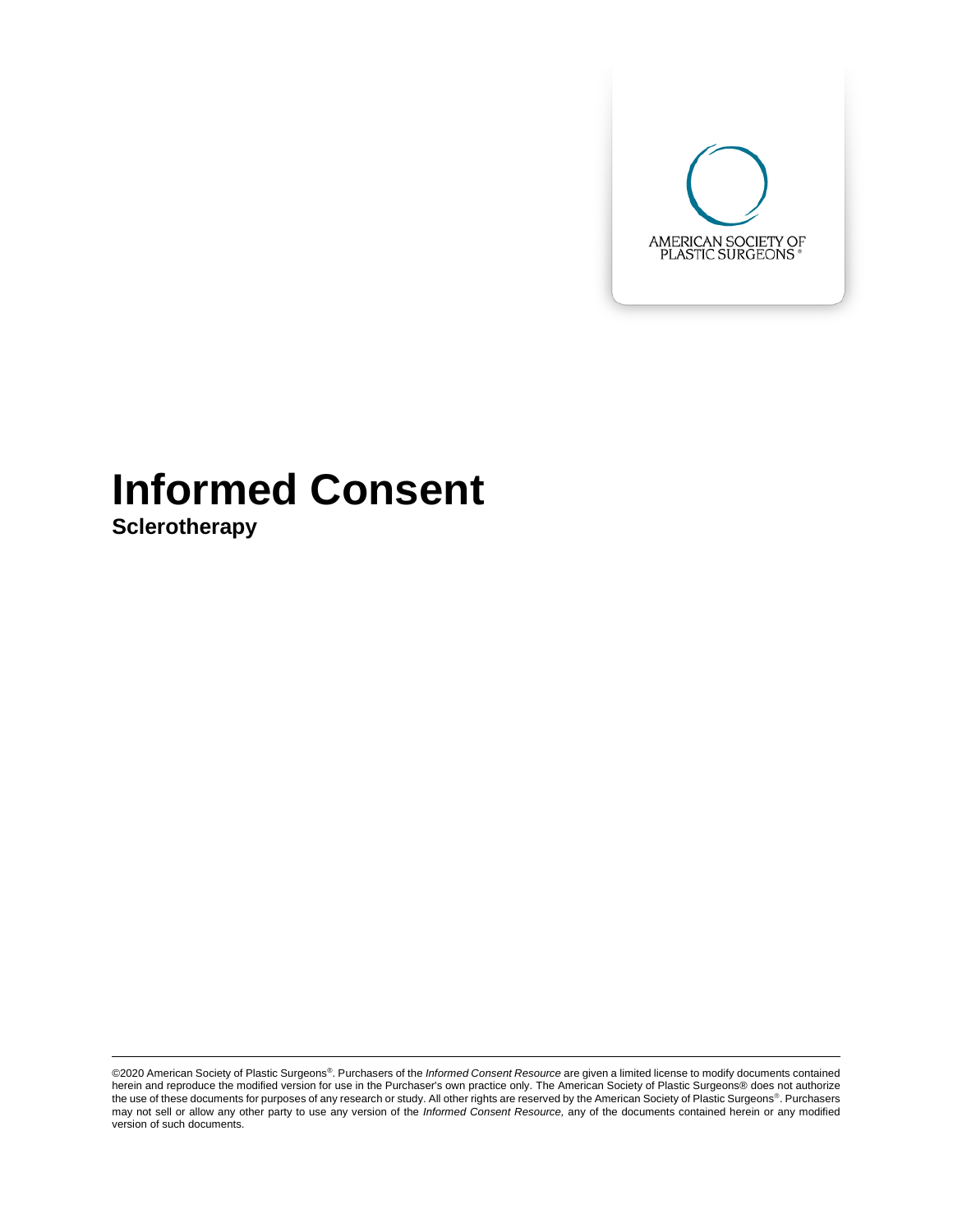

#### **INSTRUCTIONS**

This is an informed consent document to help you learn more about sclerotherapy—treatment for visible veins. It will outline the risks and other treatments.

It is important that you read the whole document carefully. Please initial each page. Doing so means you have read the page. Signing the consent agreement means that you agree to the surgery that you have talked about with your plastic surgeon.

#### **GENERAL INFORMATION**

Sclerotherapy is a common surgical procedure. It is done to remove visible veins and telangiectasias (spider veins). A solution called a sclerosing agent is injected into the vein. This can fix issues like small varicosities (varicose veins), superficial veins, and spider veins. In some cases, your doctor may combine laser treatment with sclerotherapy to help you get the results you want.

You may want to use certain skin treatment procedures both before and after sclerotherapy to get better results.

#### **OTHER TREATMENTS**

You don't have to have sclerotherapy to change how your veins look. You can choose another type of treatment. You can also choose to have no treatment at all. You can go in for other treatments like lasers. Your doctor may also suggest intravascular or endovenous radio frequency therapy. In some cases, sclerotherapy may be better than other forms of treatment. In other cases, a different option might be better for you. All treatments have their own risks and possible problems.

#### **RISKS OF SCLEROTHERAPY**

Every surgery has risks. It is important that you understand the risks and the possible problems that can result from them. All procedures have limits. Choosing to have a surgery means comparing the risks and benefits. Most patients do not face problems, but you should talk about them with your plastic surgeon. Make sure you understand all possible outcomes of sclerotherapy.

#### **SPECIFIC RISKS OF SCLEROTHERAPY**

#### **Color Change (Hyperpigmentation):**

Sclerotherapy can change the natural color of your skin. You may see uneven patches of lighter and darker skin. It is most common for your skin to darken (hyperpigmentation). Chronic vein issues can cause hemosiderin or iron deposits in your skin. This may not be obvious until the vein is treated. This can make your skin appear browner or darker in color once the vein is gone. This usually gets better with time. You may want to have laser treatment in future to help lighten these dark patches. You may also have bruising after your treatment. This can last for several days or weeks. In some cases, you may see bruises for up to 6 months. Ask your doctor how long the bruises may last after treatment. Ask about how likely you are to develop dark spots.

#### **Damaged Skin:**

Major skin loss is very rare with sclerotherapy. In some cases, sclerosing agents may cause skin loss. If this happens, you may need more wound care to help the area heal. While it is rare, large areas of tissue can be damaged if you have extravasations (fluid leakage), arterial injections, or other problems. You may need other treatments like debridement or skin grafting to fix this.

#### **Allergic Reactions:**

You may be allergic to a sclerosing agent. Most allergic reactions are minor and involve rashes or hives (urticaria). They can be treated with medications or creams that can be applied to your skin. Major allergic

**Page 1 of 3 Patient Initials** ©2020 American Society of Plastic Surgeons®

This form is for reference purposes only. It is a general guideline and not a statement of standard of care. Rather, this form should be edited and amended to reflect policy requirements of your practice site(s), CMS and Joint Commission requirements, if applicable, and legal requirements of your individual states. The ASPS does not certify that this form, or any modified version of this form, meets the requirements to obtain informed consent for this procedure in the jurisdiction of your practice.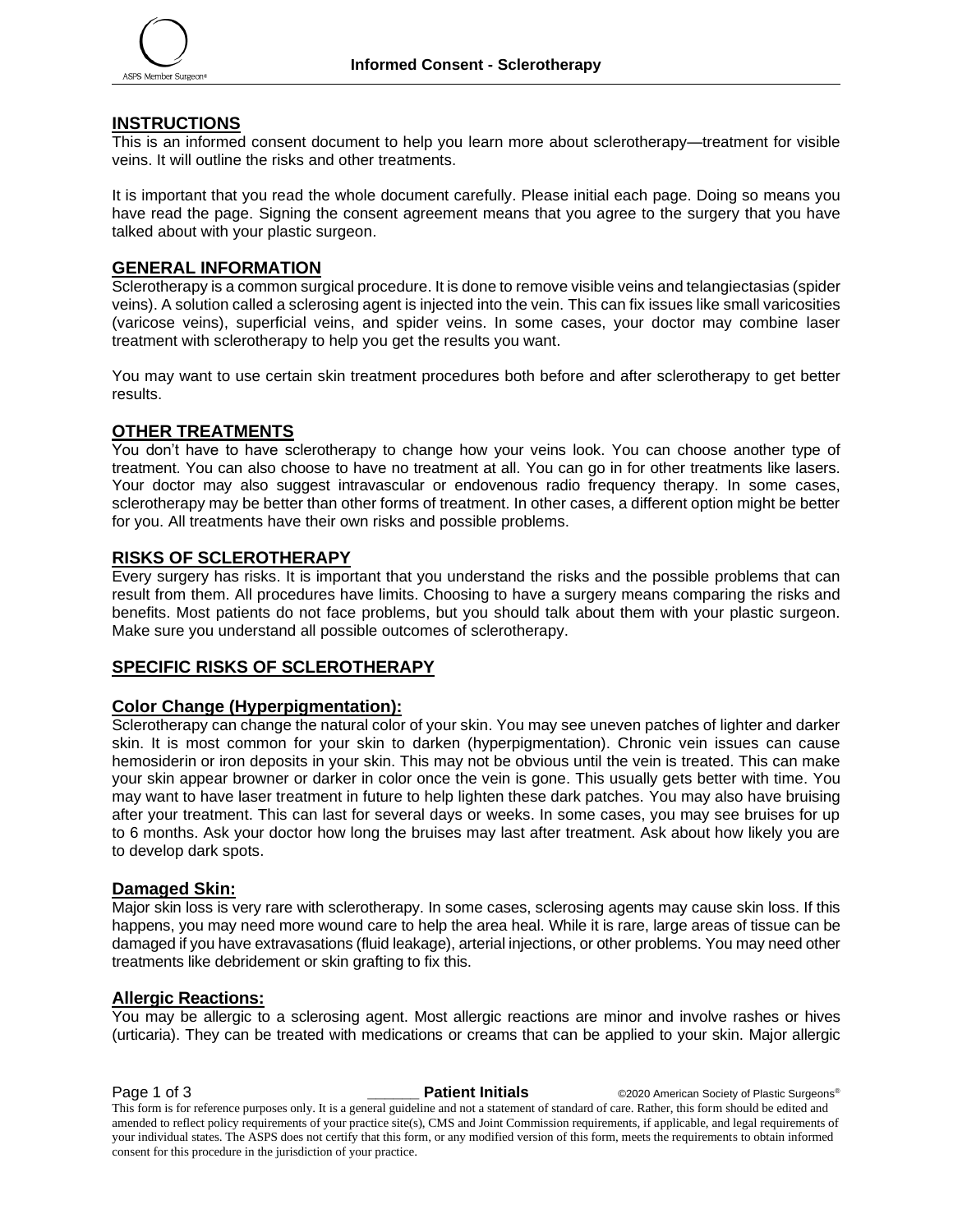reactions can affect your lungs, heart, or kidneys, and even cause death. Fortunately, severe allergic reactions to sclerosing agents are very rare.

#### **Telangiectatic Matting:**

Sclerotherapy may result in more small visible veins appearing. This is called telangiectatic matting. These areas of new very small veins can usually be treated with either more sclerotherapy or laser procedures.

#### **Superficial Thrombophlebitis:**

Sclerotherapy hides your visible veins. These veins may get inflamed, which is called superficial thrombophlebitis. If this happens, you might need more treatment. Treatment can involve medication (including antibiotics if the area has become infected), draining the area, or surgery. If you go in for surgery, it could leave scars. Superficial thrombophlebitis is very rare with sclerotherapy.

#### **DISCLAIMER**

Informed consent documents give you information about a surgery you are considering. These documents explain the risks of that surgery. They also discuss other treatment options, including not having surgery. This document is made after a full review of scientific literature and clinical practices. They describe a range of common risks and other forms of management of a disease.

However, informed consent documents can't cover everything. Your plastic surgeon may give you more or different information. This may be based on the facts of your case.

Informed consent documents are not meant to define or serve as the standard of medical care. Standards of medical care are determined based on the facts involved in an individual case. They may change with advances in science and technology. They can also change with the way doctors practice medicine.

### **It is important that you read the above information carefully and get all your questions answered before signing the consent agreement on the next page.**

**Page 2 of 3** *Patient Initials* **CO2020 American Society of Plastic Surgeons<sup>®</sup>** 

This form is for reference purposes only. It is a general guideline and not a statement of standard of care. Rather, this form should be edited and amended to reflect policy requirements of your practice site(s), CMS and Joint Commission requirements, if applicable, and legal requirements of your individual states. The ASPS does not certify that this form, or any modified version of this form, meets the requirements to obtain informed consent for this procedure in the jurisdiction of your practice.